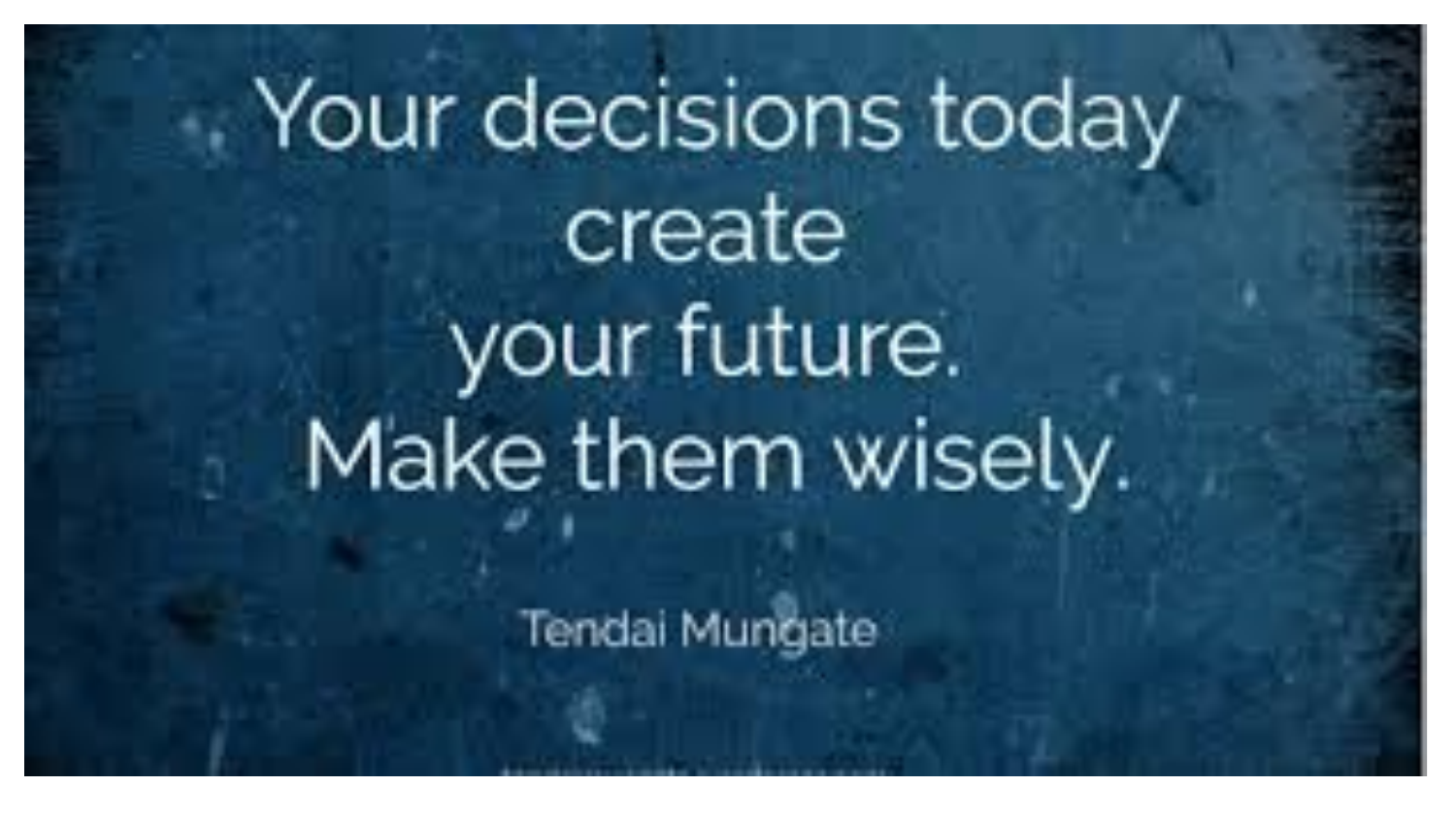The Next Step ….



## **It's time to start thinking about what is next….**

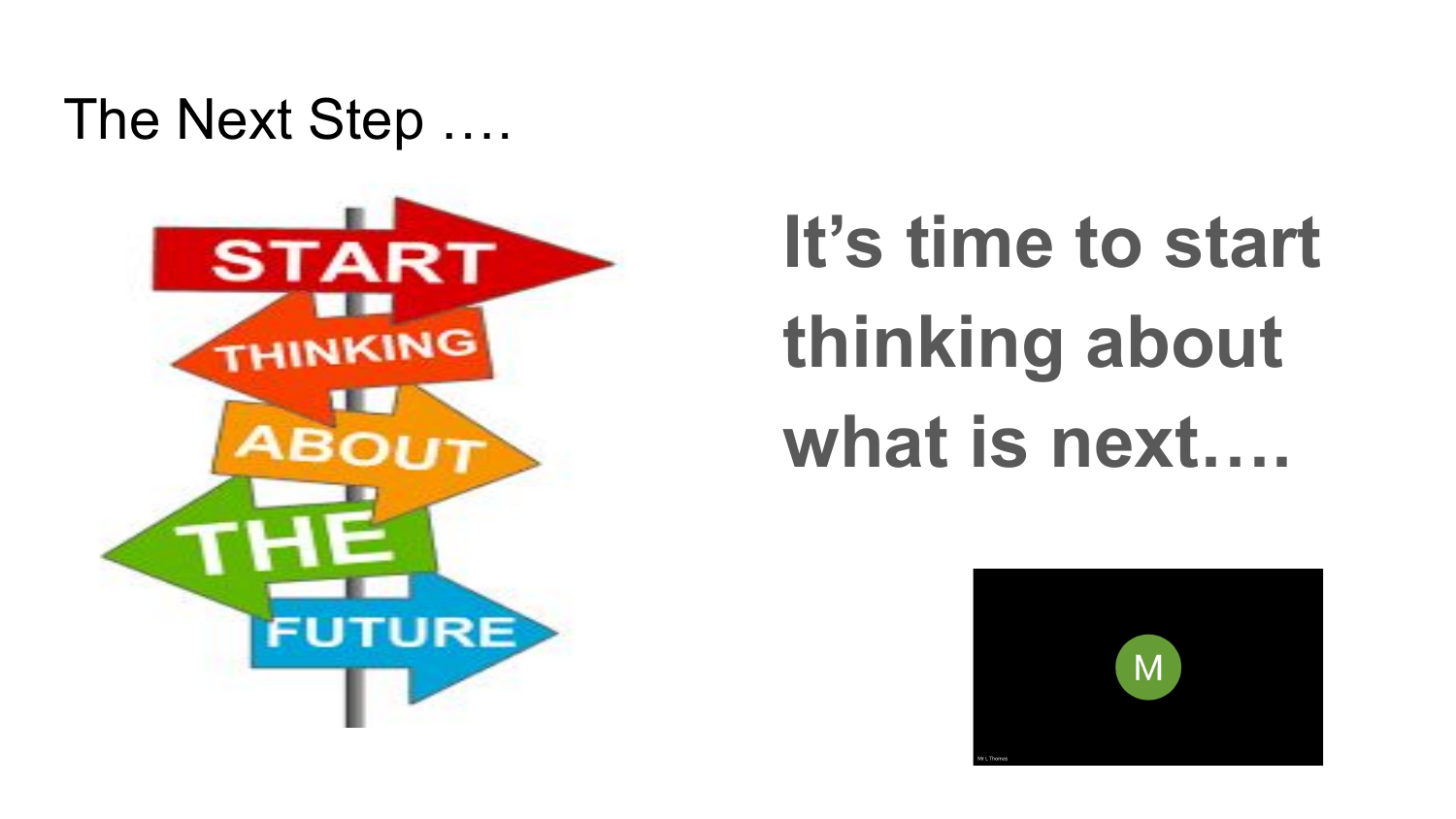### How can I make the best decision for me?



#### **Look at all possible career routes and research:**

**Sixth Form (St Julian's)**

**Apprenticeships**

**Further Education (Coleg Gwent - Cross Keys, Usk & Nash)**

**Employment**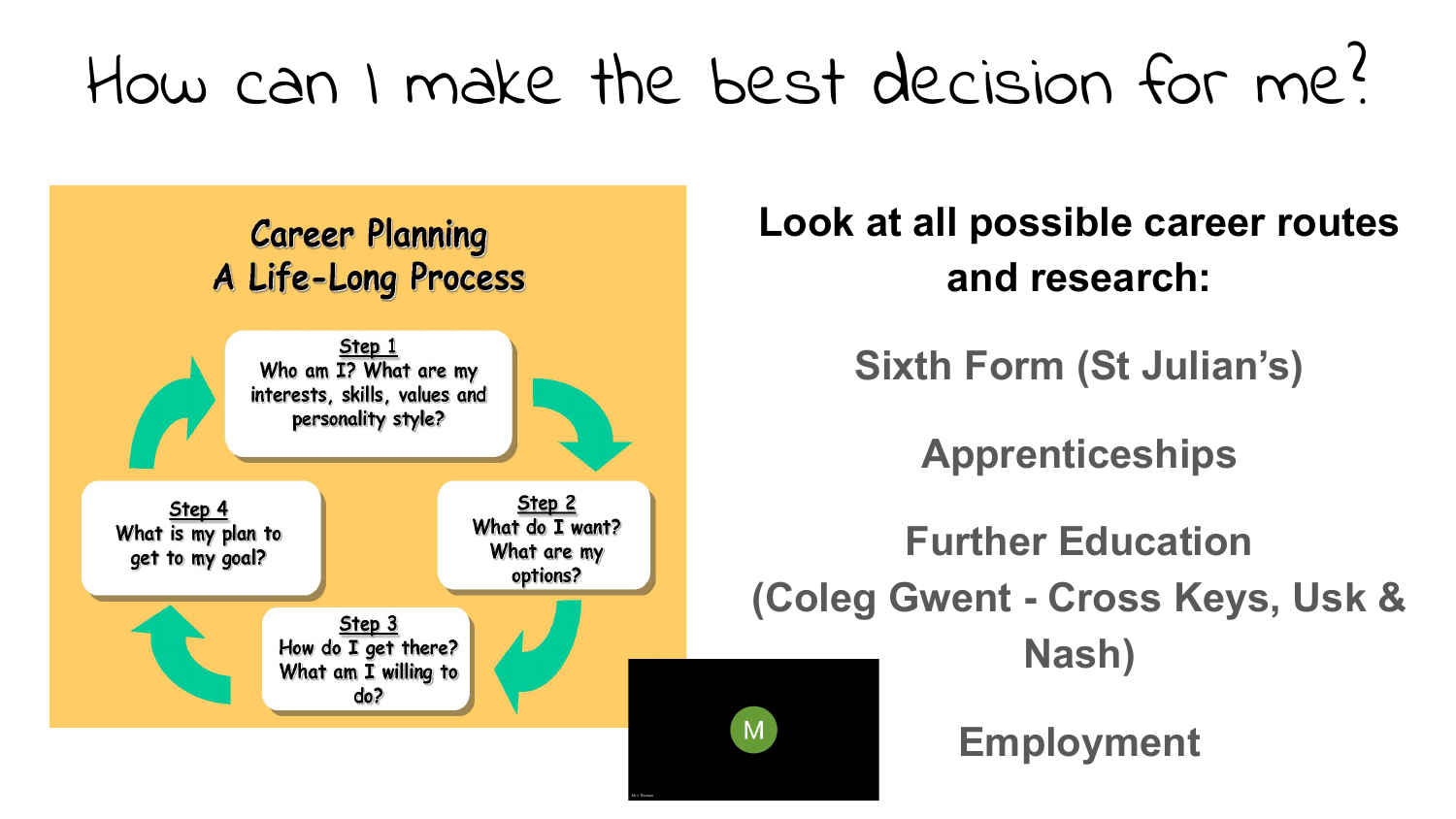#### Level 3 Courses at St Julian's School



A broad range of courses designed to help you achieve your career aspirations

A Levels and BTEC Level 3 courses

#### **You will need 5 Cs at GCSE to get in**

For some A' Levels you will need a specific grade (Maths & Science B Grades)

Students who do not achieve a grade C in English or Maths are required to resit the subject in Year 12.

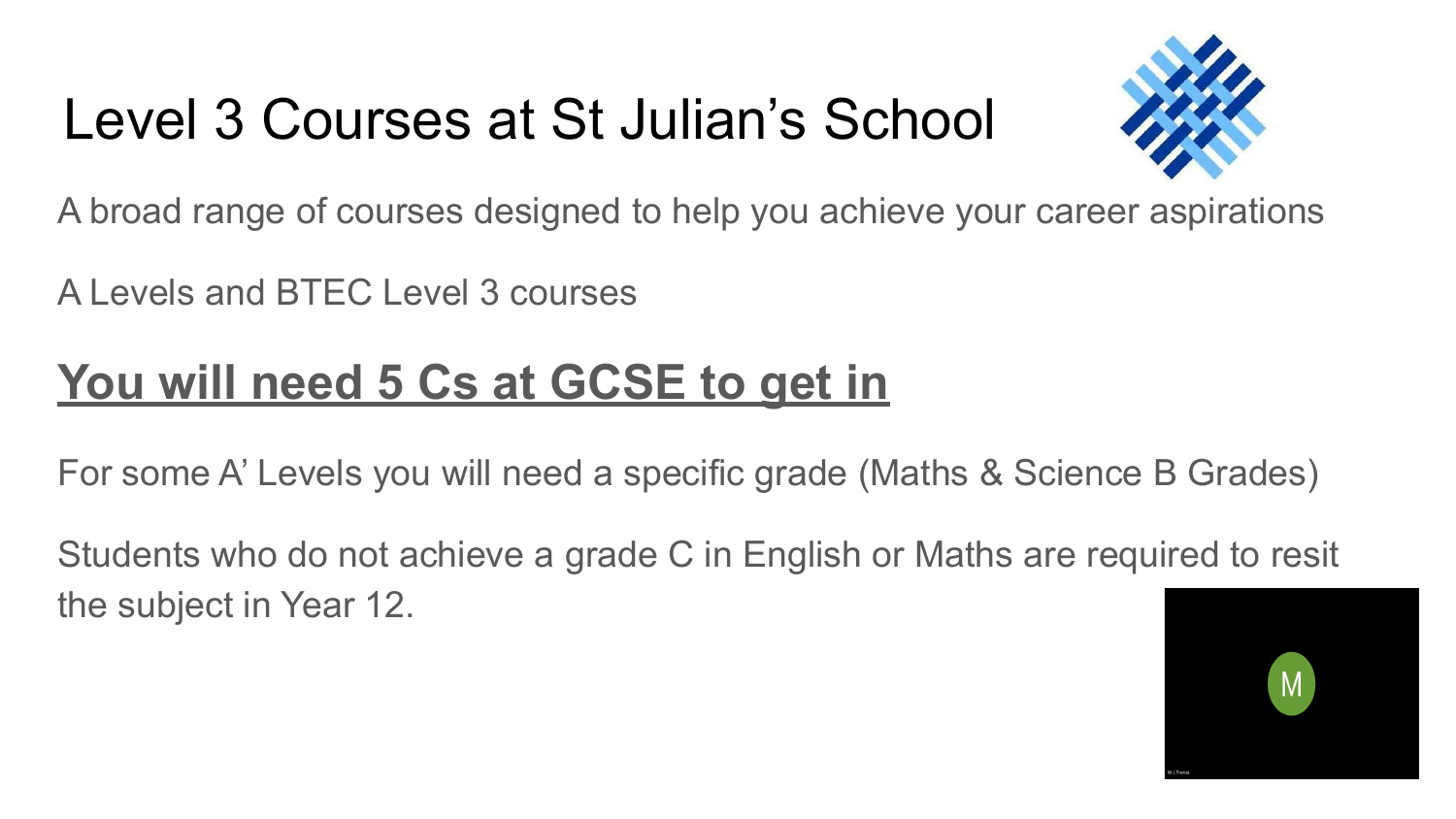#### Subjects at St Julian's Post-16



Applied Science Art & Design Biology Business Studies Chemistry Sociology Physics Psychology Mathematics History Religious Studies Music English Literature Geography Health & Social Care Design Technology Travel & Tourism Spanish Sports Studies Welsh French Media Studies Performing Arts **ICT** Welsh Baccalaureate Advanced Skills *Further subjects are available to study at our* 

M

*collaborative school - Lliswerry*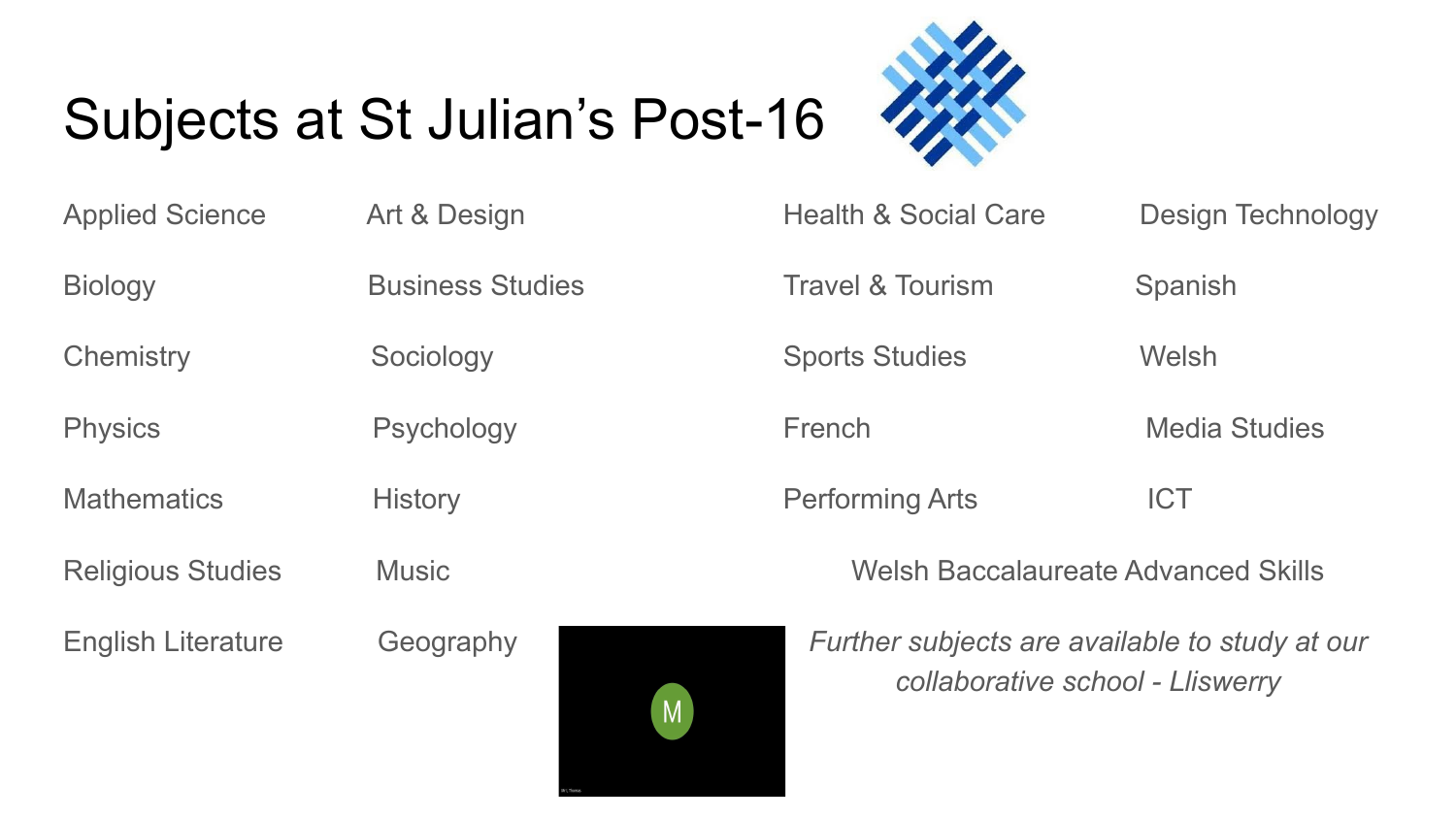

What do you enjoy?

How do you learn?

What sort of person are you?

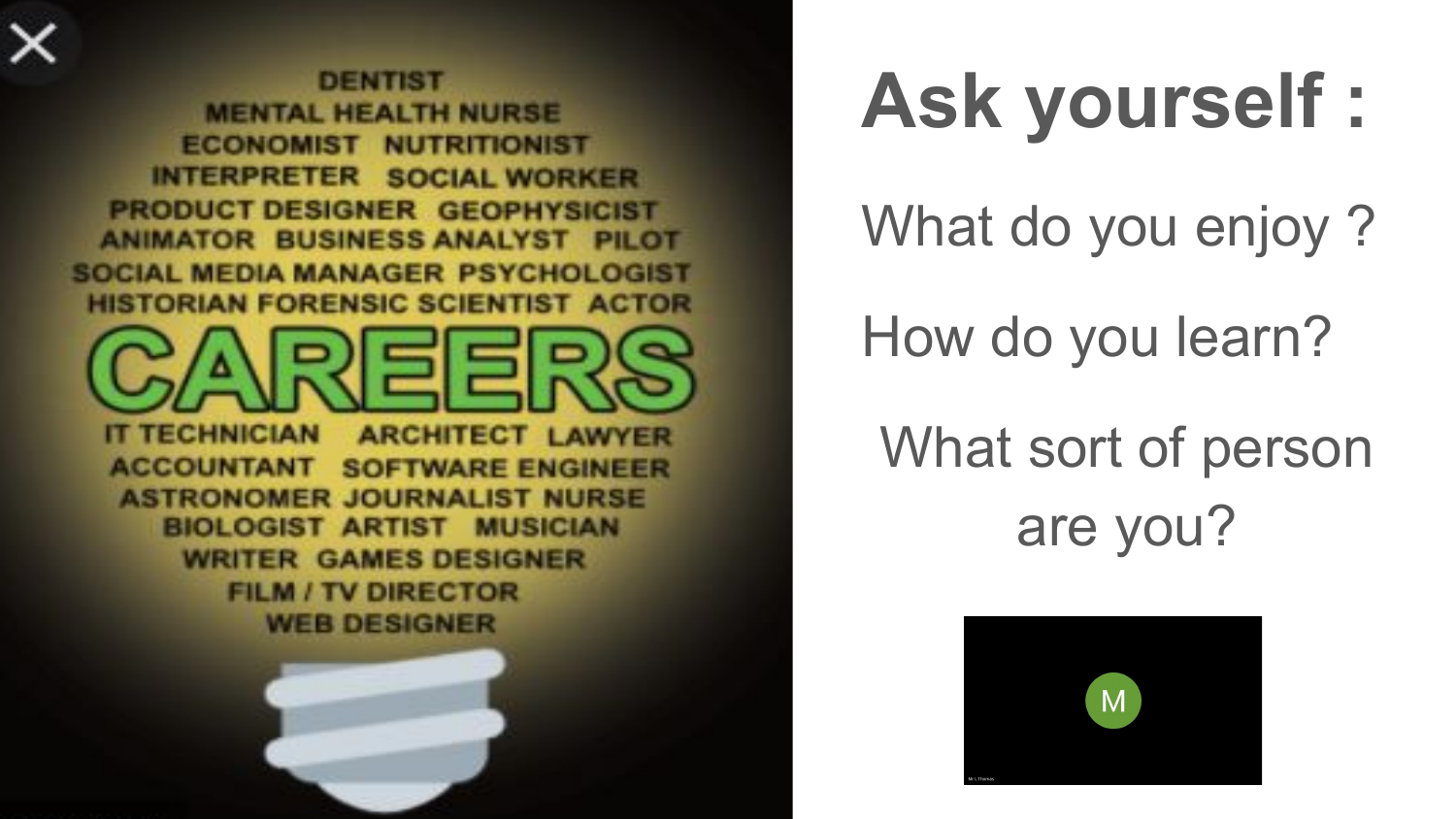## Don't look at one specific career



| <b>Sports Development and Coaching</b>              |                              |
|-----------------------------------------------------|------------------------------|
| <b>Sports Media</b>                                 | <b>Sports Broadcasting</b>   |
| <b>Sports Law</b>                                   | <b>Sports Rehabilitation</b> |
| <b>Sports Events Management</b>                     |                              |
| <b>Sports Finance</b>                               | <b>Sports Journalism</b>     |
| <b>Sports Marketing</b>                             | <b>Sports Management</b>     |
| <b>Sports Psychology</b><br><b>Sports Nutrition</b> |                              |